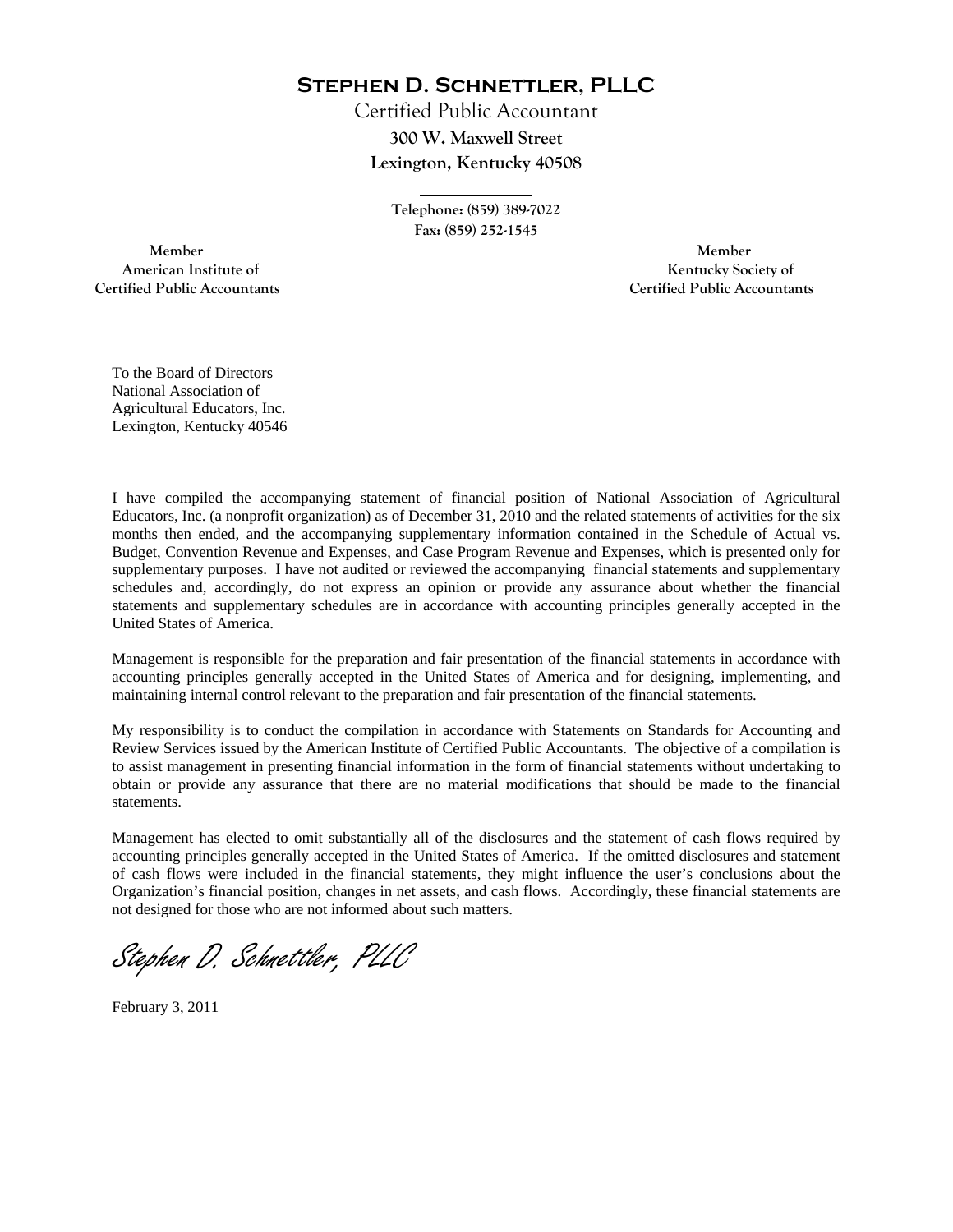## NATIONAL ASSOCIATION OF AGRICULTURAL EDUCATORS, INC. **Statement of Financial Position** December 31, 2010

| <b>ASSETS</b>                         |                 |
|---------------------------------------|-----------------|
| Cash on deposit                       | \$<br>65,913    |
| Cash on deposit - CASE Program        | 90,433          |
| Investments - operating fund          | 405,388         |
| Investments - life membership fund    | 126,838         |
| Investments - legislative fund        | 369             |
| Investments - reserve fund            | 105,211         |
| Accounts receivable                   | 214,723         |
| Prepaid expenses                      | 13,803          |
| Property and equipment                | 12,645          |
| <b>TOTAL ASSETS</b>                   | \$<br>1,035,323 |
| <b>LIABILITIES AND NET ASSETS</b>     |                 |
| <b>LIABILITIES</b>                    |                 |
| Accounts payable                      | \$<br>56,718    |
| Accrued leave payable                 | 21,314          |
| Other current liabilities             | 7,159           |
| <b>TOTAL LIABILITIES</b>              | 85,191          |
| <b>NET ASSETS</b>                     |                 |
| Unrestricted net assets:              |                 |
| Current operation                     | 633,878         |
| Board designated for special purposes | 122,408         |
| Temporarily restricted net assets     | 1,909           |
| <b>CASE Project</b>                   | 191,937         |
| <b>TOTAL NET ASSETS</b>               | 950,132         |
| TOTAL LIABILITIES AND NET ASSETS      | \$<br>1,035,323 |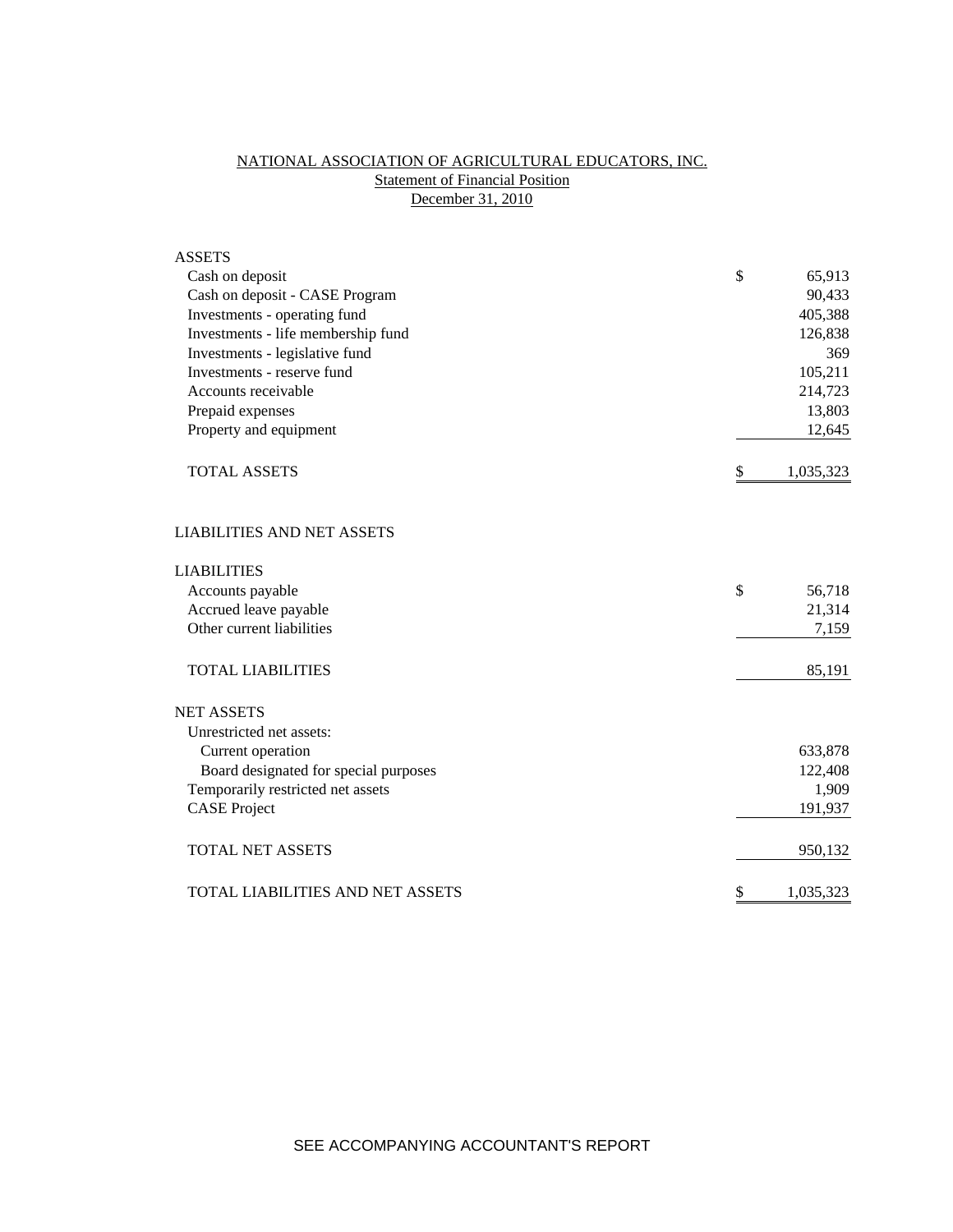### NATIONAL ASSOCIATION OF AGRICULTURAL EDUCATORS, INC. **Statement of Activities** For the Six Months Ended December 31, 2010

|                                       |         | Unrestricted   |               |             |      |            |              |         |
|---------------------------------------|---------|----------------|---------------|-------------|------|------------|--------------|---------|
|                                       | Current |                | Board         | Temporarily | CASE |            |              |         |
|                                       |         | Operations     | Designated    | Restricted  |      | Project    |              | Total   |
| Revenue, Gains and Losses             |         |                |               |             |      |            |              |         |
| Membership dues                       | \$      | 266,811        | \$<br>3.600   | \$          | \$   |            | $\mathbb{S}$ | 270,411 |
| Convention registration               |         | 2,385          |               |             |      |            |              | 2,385   |
| Sponsorship and awards                |         | 27,200         |               |             |      |            |              | 27,200  |
| Merchandise sales                     |         | 4,054          |               |             |      |            |              | 4,054   |
| Contributions                         |         |                |               | 49          |      |            |              | 49      |
| Management fees                       |         | 58,183         |               |             |      |            |              | 58,183  |
| Net realized and unrealized           |         |                |               |             |      |            |              |         |
| gains (losses) on securities          |         | 83,633         |               |             |      |            |              | 83,633  |
| Interest and dividends                |         | 7,371          |               |             |      |            |              | 7,371   |
| FFA Foundation projects               |         | 61,332         |               |             |      |            |              | 61,332  |
| Case Program income                   |         |                |               |             |      | 257,661    |              | 257,661 |
| Other income                          |         | 75,587         |               |             |      |            |              | 75,587  |
| Total Revenue, Gaines and Losses      |         | 586,556        | 3,600         | 49          |      | 257,661    |              | 847,866 |
| Net Assets Released from Restrictions |         |                |               |             |      |            |              |         |
| Total Revenue, Gains and Losses       |         |                |               |             |      |            |              |         |
| and Reclassifications                 |         | 586,556        | 3,600         | 49          |      | 257,661    |              | 847,866 |
| Expenses                              |         |                |               |             |      |            |              |         |
| General expenses                      |         | 351,129        |               |             |      |            |              | 351,129 |
| FFA Foundation projects               |         | 40,989         |               |             |      |            |              | 40,989  |
| <b>CASE Program expenses</b>          |         | $\overline{a}$ |               |             |      | 376,929    |              |         |
| Convention expenses                   |         | 31,626         |               |             |      |            |              | 31,626  |
|                                       |         |                |               |             |      |            |              |         |
| Total expenses                        |         | 423,744        |               |             |      | 376,929    |              | 423,744 |
| INCREASE (DECREASE) IN NET ASSETS     |         | 162,812        | 3,600         | 49          |      | (119, 268) |              | 47,193  |
| NET ASSETS AT BEGINNING OF PERIOD     |         | 471,066        | 118,808       | 1,860       |      | 311,205    |              | 902,939 |
| NET ASSETS AT END OF PERIOD           | \$      | 633,878        | \$<br>122,408 | \$<br>1,909 | \$   | 191,937    | \$           | 950.132 |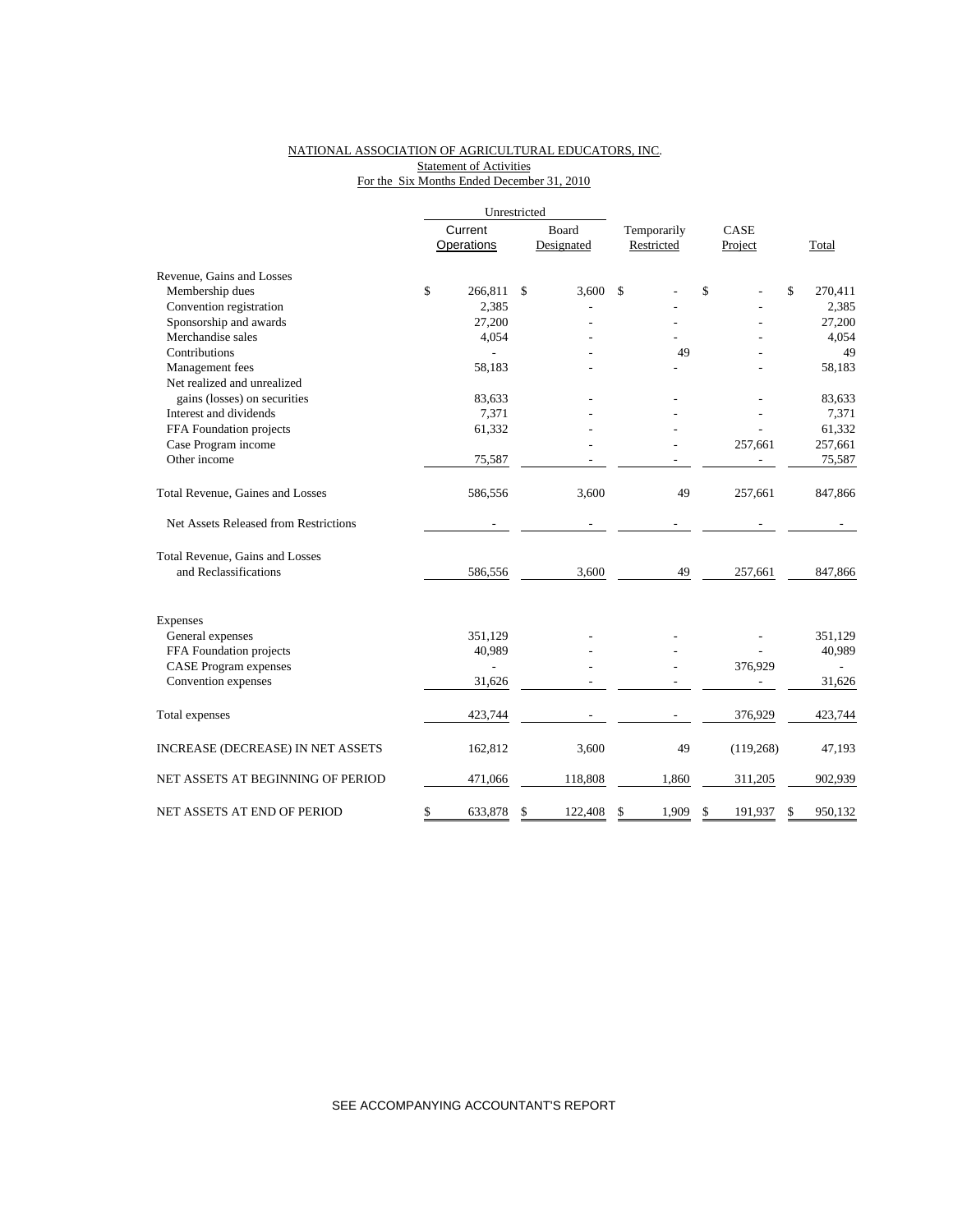### NATIONAL ASSOCIATION OF AGRICULTURAL EDUCATORS, INC. Schedule of Actual vs. Budget<br>For the One and Six Months Ended December 31, 2010

| <b>REVENUE</b><br>\$<br>32,438 \$<br>257,411 \$<br>389,250<br>S<br>(131, 839)<br>Member dues<br>26.166 S<br>$(6,272)$ \$<br>5,250<br>13,000<br>Corporate membership dues<br>2,375<br>28,500<br><b>NSTA Dues</b><br>192<br>2,875<br>768<br>÷,<br>Delmar scholarships<br>625<br>(625)<br>7,500<br>Foundation management fees<br>2,417<br>55,766<br>58,183<br>29,000<br>58,183<br>MBNA affinity credit card program<br>Toyota vehicle lease management fee<br>÷,<br>÷,<br>÷,<br>Interest and dividends<br>4,002<br>4,785<br>500<br>3,502<br>6,000<br>Net realized and unrealized<br>gains (losses) on securities<br>25,210<br>1,250<br>23,960<br>83,633<br>15,000<br>4,054<br>Merchandise sales<br>519<br>708<br>(189)<br>8,500<br>Investment income, Life Fund<br>2,171<br>125<br>2,046<br>2,586<br>1,500<br>Contributions, Legislative Fund<br>49<br>ä,<br>$\sim$<br>$\qquad \qquad \blacksquare$<br>Miscellaneous income<br>3,000<br>National Teach Ag Campaign<br>12,629<br>12,629<br>17,125<br>Teacher crisis fund<br>688<br>688<br>1,688<br>Risk management education<br>ä,<br>4,000<br>AEM business manager stipend<br>333<br>(333)<br>$\sim$<br>279<br>Lifetime achievement awards<br>(279)<br>3,350<br>41,000<br>GMAC SmartEdge program<br>3,417<br>(3, 417)<br>ä,<br>$\overline{\phantom{a}}$<br>Webinar revenue<br>1,367<br>16,400<br>(1, 367)<br>DuPont Agrisciense<br>1,720<br>1,720<br>14,799<br>$\sim$<br>FFA Foundation project - TTTK<br>15,865<br>4,025<br>11,840<br>37,357<br>48,300<br>2,204<br>997<br>FFA Foundation project - OPAP<br>1,207<br>4,305<br>11,965<br>FFA Foundation project - OMSP<br>3,310<br>946<br>2,364<br>7,009<br>11,350<br>2,002<br>997<br>1,005<br>FFA Foundation project - OT<br>5,611<br>11,965<br>5,952<br>FFA Foundation project - OYM<br>2,076<br>946<br>1,130<br>11,350<br>FFA Foundation project - Greenhouse<br>$\sim$<br>÷,<br>$\sim$<br>$\sim$<br>$\sim$<br>1,098<br>FFA Foundation teacher workshop<br>1,308<br>1,308<br>÷,<br>FFA Foundation internet café<br>2,484<br>2,484<br>2,484<br>CASE program net income<br>(45, 977)<br>(45, 977)<br>(119, 268)<br>29,935<br>25,168<br>33,682<br>50,209<br>Convention net income<br>4,767<br><b>TOTAL REVENUE</b><br>149,937<br>91,233<br>439,311<br>695,139<br>58,512<br><b>EXPENSES</b><br><b>Salaries</b><br>30,105<br>21,666<br>8,439<br>140,891<br>259,994<br>Taxes and benefits<br>5,242<br>5,546<br>(304)<br>33,327<br>66,551<br>Computer service<br>475<br>83<br>392<br>1,450<br>1,000<br>333<br>130<br>Telephone<br>463<br>2,256<br>4,000<br>475<br>Accounting<br>1,033<br>2,850<br>12,400<br>(558)<br>Depreciation<br>374<br>583<br>(209)<br>2,246<br>7,000<br>Rent<br>625<br>(625)<br>7,500<br>7,500<br>500<br>Insurance<br>966<br>466<br>2,548<br>6,000<br>Legal<br>83<br>(83)<br>1,000<br>$\sim$<br>Office Supplies<br>417<br>756<br>5,000<br>1,173<br>3,268<br>8<br>Bank charges and investment fees<br>100<br>(8)<br>417<br>(417)<br>2,023<br>Printing, general<br>5,000<br>÷,<br>Staff training<br>83<br>24<br>1,000<br>(83)<br>5<br>27<br>Taxes and licenses<br>(5)<br>60<br>Membership and contributions<br>15,482<br>245<br>1,250<br>(1,005)<br>15,000<br>Travel, staff<br>2,695<br>1,856<br>839<br>6,299<br>22,275<br>Promotion and marketing<br>585<br>2,083<br>(1, 498)<br>7,689<br>25,000<br>Merchandise and diaries<br>833<br>(833)<br>1,945<br>10,000<br>÷,<br>8<br>(8)<br>210<br>100<br>Photocopying<br>333<br>334<br>$\mathbf{1}$<br>2,954<br>4,000<br>Postage, general<br>Professional liability insurance<br>3,093<br>(3,093)<br>37,415<br>37,110<br>Public relations<br>42<br>(42)<br>50<br>500<br>938<br>Scholarships<br>(938)<br>12,000<br>11,250<br>Travel, regional secretaries<br>745<br>833<br>(88)<br>4,096<br>10,000<br>Travel, board of directors<br>2,917<br>(2,917)<br>11,621<br>35,000<br>Nat'l Teach Ag Campaign<br>6,504<br>6,504<br>24,141<br>FFA Foundation project - TTTK<br>2,882<br>4,025<br>(1, 143)<br>25,751<br>48,300<br>FFA Foundation project - OPAP<br>997<br>(864)<br>2,819<br>133<br>11,965<br>FFA Foundation project - OMSP<br>199<br>946<br>(747)<br>4,197<br>11,350<br>FFA Foundation project - OT<br>486<br>997<br>(511)<br>4,247<br>11,965<br>FFA Foundation project - OYM<br>199<br>946<br>(747)<br>3,975<br>11,350<br>FFA Foundation project - Greenhouse<br>$\overline{\phantom{a}}$<br>FFA Foundation project - LAA<br>155<br>$\sim$<br>٠<br>ä,<br>÷,<br>FFA Foundation project - Smart Edge<br>400<br>$\sim$<br>÷,<br>FFA Foundation teacher workshop<br>216<br>÷,<br>÷,<br>FFA Foundation internet café<br>2,484<br>2,484<br>2,484<br>FFA Teachers world<br>1,212<br>1,547<br>1,212<br>í, | <b>MONTH</b><br><b>ACTUAL</b> | <b>MONTH</b><br><b>BUDGET</b> | <b>MONTH</b><br><b>SVARIANCE</b> | YEAR TO DATE<br><b>ACTUAL</b> | <b>YEAR</b><br><b>BUDGET</b> | <b>YEAR</b><br><b><i>SVARIANCE</i></b> |
|-------------------------------------------------------------------------------------------------------------------------------------------------------------------------------------------------------------------------------------------------------------------------------------------------------------------------------------------------------------------------------------------------------------------------------------------------------------------------------------------------------------------------------------------------------------------------------------------------------------------------------------------------------------------------------------------------------------------------------------------------------------------------------------------------------------------------------------------------------------------------------------------------------------------------------------------------------------------------------------------------------------------------------------------------------------------------------------------------------------------------------------------------------------------------------------------------------------------------------------------------------------------------------------------------------------------------------------------------------------------------------------------------------------------------------------------------------------------------------------------------------------------------------------------------------------------------------------------------------------------------------------------------------------------------------------------------------------------------------------------------------------------------------------------------------------------------------------------------------------------------------------------------------------------------------------------------------------------------------------------------------------------------------------------------------------------------------------------------------------------------------------------------------------------------------------------------------------------------------------------------------------------------------------------------------------------------------------------------------------------------------------------------------------------------------------------------------------------------------------------------------------------------------------------------------------------------------------------------------------------------------------------------------------------------------------------------------------------------------------------------------------------------------------------------------------------------------------------------------------------------------------------------------------------------------------------------------------------------------------------------------------------------------------------------------------------------------------------------------------------------------------------------------------------------------------------------------------------------------------------------------------------------------------------------------------------------------------------------------------------------------------------------------------------------------------------------------------------------------------------------------------------------------------------------------------------------------------------------------------------------------------------------------------------------------------------------------------------------------------------------------------------------------------------------------------------------------------------------------------------------------------------------------------------------------------------------------------------------------------------------------------------------------------------------------------------------------------------------------------------------------------------------------------------------------------------------------------------------------------------------------------------------------------------------------------------------------------------------------------------------------------------------------------------------------------------------------------------------------------------------------------------------------------------------------------------------------------------------------------------------------------------------------------|-------------------------------|-------------------------------|----------------------------------|-------------------------------|------------------------------|----------------------------------------|
|                                                                                                                                                                                                                                                                                                                                                                                                                                                                                                                                                                                                                                                                                                                                                                                                                                                                                                                                                                                                                                                                                                                                                                                                                                                                                                                                                                                                                                                                                                                                                                                                                                                                                                                                                                                                                                                                                                                                                                                                                                                                                                                                                                                                                                                                                                                                                                                                                                                                                                                                                                                                                                                                                                                                                                                                                                                                                                                                                                                                                                                                                                                                                                                                                                                                                                                                                                                                                                                                                                                                                                                                                                                                                                                                                                                                                                                                                                                                                                                                                                                                                                                                                                                                                                                                                                                                                                                                                                                                                                                                                                                                                                                             |                               |                               |                                  |                               |                              |                                        |
|                                                                                                                                                                                                                                                                                                                                                                                                                                                                                                                                                                                                                                                                                                                                                                                                                                                                                                                                                                                                                                                                                                                                                                                                                                                                                                                                                                                                                                                                                                                                                                                                                                                                                                                                                                                                                                                                                                                                                                                                                                                                                                                                                                                                                                                                                                                                                                                                                                                                                                                                                                                                                                                                                                                                                                                                                                                                                                                                                                                                                                                                                                                                                                                                                                                                                                                                                                                                                                                                                                                                                                                                                                                                                                                                                                                                                                                                                                                                                                                                                                                                                                                                                                                                                                                                                                                                                                                                                                                                                                                                                                                                                                                             |                               |                               |                                  |                               |                              |                                        |
|                                                                                                                                                                                                                                                                                                                                                                                                                                                                                                                                                                                                                                                                                                                                                                                                                                                                                                                                                                                                                                                                                                                                                                                                                                                                                                                                                                                                                                                                                                                                                                                                                                                                                                                                                                                                                                                                                                                                                                                                                                                                                                                                                                                                                                                                                                                                                                                                                                                                                                                                                                                                                                                                                                                                                                                                                                                                                                                                                                                                                                                                                                                                                                                                                                                                                                                                                                                                                                                                                                                                                                                                                                                                                                                                                                                                                                                                                                                                                                                                                                                                                                                                                                                                                                                                                                                                                                                                                                                                                                                                                                                                                                                             |                               |                               |                                  |                               |                              | (15,500)                               |
|                                                                                                                                                                                                                                                                                                                                                                                                                                                                                                                                                                                                                                                                                                                                                                                                                                                                                                                                                                                                                                                                                                                                                                                                                                                                                                                                                                                                                                                                                                                                                                                                                                                                                                                                                                                                                                                                                                                                                                                                                                                                                                                                                                                                                                                                                                                                                                                                                                                                                                                                                                                                                                                                                                                                                                                                                                                                                                                                                                                                                                                                                                                                                                                                                                                                                                                                                                                                                                                                                                                                                                                                                                                                                                                                                                                                                                                                                                                                                                                                                                                                                                                                                                                                                                                                                                                                                                                                                                                                                                                                                                                                                                                             |                               |                               |                                  |                               |                              | 768                                    |
|                                                                                                                                                                                                                                                                                                                                                                                                                                                                                                                                                                                                                                                                                                                                                                                                                                                                                                                                                                                                                                                                                                                                                                                                                                                                                                                                                                                                                                                                                                                                                                                                                                                                                                                                                                                                                                                                                                                                                                                                                                                                                                                                                                                                                                                                                                                                                                                                                                                                                                                                                                                                                                                                                                                                                                                                                                                                                                                                                                                                                                                                                                                                                                                                                                                                                                                                                                                                                                                                                                                                                                                                                                                                                                                                                                                                                                                                                                                                                                                                                                                                                                                                                                                                                                                                                                                                                                                                                                                                                                                                                                                                                                                             |                               |                               |                                  |                               |                              | (7,500)                                |
|                                                                                                                                                                                                                                                                                                                                                                                                                                                                                                                                                                                                                                                                                                                                                                                                                                                                                                                                                                                                                                                                                                                                                                                                                                                                                                                                                                                                                                                                                                                                                                                                                                                                                                                                                                                                                                                                                                                                                                                                                                                                                                                                                                                                                                                                                                                                                                                                                                                                                                                                                                                                                                                                                                                                                                                                                                                                                                                                                                                                                                                                                                                                                                                                                                                                                                                                                                                                                                                                                                                                                                                                                                                                                                                                                                                                                                                                                                                                                                                                                                                                                                                                                                                                                                                                                                                                                                                                                                                                                                                                                                                                                                                             |                               |                               |                                  |                               |                              | 29,183                                 |
|                                                                                                                                                                                                                                                                                                                                                                                                                                                                                                                                                                                                                                                                                                                                                                                                                                                                                                                                                                                                                                                                                                                                                                                                                                                                                                                                                                                                                                                                                                                                                                                                                                                                                                                                                                                                                                                                                                                                                                                                                                                                                                                                                                                                                                                                                                                                                                                                                                                                                                                                                                                                                                                                                                                                                                                                                                                                                                                                                                                                                                                                                                                                                                                                                                                                                                                                                                                                                                                                                                                                                                                                                                                                                                                                                                                                                                                                                                                                                                                                                                                                                                                                                                                                                                                                                                                                                                                                                                                                                                                                                                                                                                                             |                               |                               |                                  |                               |                              |                                        |
|                                                                                                                                                                                                                                                                                                                                                                                                                                                                                                                                                                                                                                                                                                                                                                                                                                                                                                                                                                                                                                                                                                                                                                                                                                                                                                                                                                                                                                                                                                                                                                                                                                                                                                                                                                                                                                                                                                                                                                                                                                                                                                                                                                                                                                                                                                                                                                                                                                                                                                                                                                                                                                                                                                                                                                                                                                                                                                                                                                                                                                                                                                                                                                                                                                                                                                                                                                                                                                                                                                                                                                                                                                                                                                                                                                                                                                                                                                                                                                                                                                                                                                                                                                                                                                                                                                                                                                                                                                                                                                                                                                                                                                                             |                               |                               |                                  |                               |                              | ÷.                                     |
|                                                                                                                                                                                                                                                                                                                                                                                                                                                                                                                                                                                                                                                                                                                                                                                                                                                                                                                                                                                                                                                                                                                                                                                                                                                                                                                                                                                                                                                                                                                                                                                                                                                                                                                                                                                                                                                                                                                                                                                                                                                                                                                                                                                                                                                                                                                                                                                                                                                                                                                                                                                                                                                                                                                                                                                                                                                                                                                                                                                                                                                                                                                                                                                                                                                                                                                                                                                                                                                                                                                                                                                                                                                                                                                                                                                                                                                                                                                                                                                                                                                                                                                                                                                                                                                                                                                                                                                                                                                                                                                                                                                                                                                             |                               |                               |                                  |                               |                              | (1,215)                                |
|                                                                                                                                                                                                                                                                                                                                                                                                                                                                                                                                                                                                                                                                                                                                                                                                                                                                                                                                                                                                                                                                                                                                                                                                                                                                                                                                                                                                                                                                                                                                                                                                                                                                                                                                                                                                                                                                                                                                                                                                                                                                                                                                                                                                                                                                                                                                                                                                                                                                                                                                                                                                                                                                                                                                                                                                                                                                                                                                                                                                                                                                                                                                                                                                                                                                                                                                                                                                                                                                                                                                                                                                                                                                                                                                                                                                                                                                                                                                                                                                                                                                                                                                                                                                                                                                                                                                                                                                                                                                                                                                                                                                                                                             |                               |                               |                                  |                               |                              |                                        |
|                                                                                                                                                                                                                                                                                                                                                                                                                                                                                                                                                                                                                                                                                                                                                                                                                                                                                                                                                                                                                                                                                                                                                                                                                                                                                                                                                                                                                                                                                                                                                                                                                                                                                                                                                                                                                                                                                                                                                                                                                                                                                                                                                                                                                                                                                                                                                                                                                                                                                                                                                                                                                                                                                                                                                                                                                                                                                                                                                                                                                                                                                                                                                                                                                                                                                                                                                                                                                                                                                                                                                                                                                                                                                                                                                                                                                                                                                                                                                                                                                                                                                                                                                                                                                                                                                                                                                                                                                                                                                                                                                                                                                                                             |                               |                               |                                  |                               |                              | 68,633                                 |
|                                                                                                                                                                                                                                                                                                                                                                                                                                                                                                                                                                                                                                                                                                                                                                                                                                                                                                                                                                                                                                                                                                                                                                                                                                                                                                                                                                                                                                                                                                                                                                                                                                                                                                                                                                                                                                                                                                                                                                                                                                                                                                                                                                                                                                                                                                                                                                                                                                                                                                                                                                                                                                                                                                                                                                                                                                                                                                                                                                                                                                                                                                                                                                                                                                                                                                                                                                                                                                                                                                                                                                                                                                                                                                                                                                                                                                                                                                                                                                                                                                                                                                                                                                                                                                                                                                                                                                                                                                                                                                                                                                                                                                                             |                               |                               |                                  |                               |                              | (4, 446)                               |
|                                                                                                                                                                                                                                                                                                                                                                                                                                                                                                                                                                                                                                                                                                                                                                                                                                                                                                                                                                                                                                                                                                                                                                                                                                                                                                                                                                                                                                                                                                                                                                                                                                                                                                                                                                                                                                                                                                                                                                                                                                                                                                                                                                                                                                                                                                                                                                                                                                                                                                                                                                                                                                                                                                                                                                                                                                                                                                                                                                                                                                                                                                                                                                                                                                                                                                                                                                                                                                                                                                                                                                                                                                                                                                                                                                                                                                                                                                                                                                                                                                                                                                                                                                                                                                                                                                                                                                                                                                                                                                                                                                                                                                                             |                               |                               |                                  |                               |                              | 1,086                                  |
|                                                                                                                                                                                                                                                                                                                                                                                                                                                                                                                                                                                                                                                                                                                                                                                                                                                                                                                                                                                                                                                                                                                                                                                                                                                                                                                                                                                                                                                                                                                                                                                                                                                                                                                                                                                                                                                                                                                                                                                                                                                                                                                                                                                                                                                                                                                                                                                                                                                                                                                                                                                                                                                                                                                                                                                                                                                                                                                                                                                                                                                                                                                                                                                                                                                                                                                                                                                                                                                                                                                                                                                                                                                                                                                                                                                                                                                                                                                                                                                                                                                                                                                                                                                                                                                                                                                                                                                                                                                                                                                                                                                                                                                             |                               |                               |                                  |                               |                              | 49                                     |
|                                                                                                                                                                                                                                                                                                                                                                                                                                                                                                                                                                                                                                                                                                                                                                                                                                                                                                                                                                                                                                                                                                                                                                                                                                                                                                                                                                                                                                                                                                                                                                                                                                                                                                                                                                                                                                                                                                                                                                                                                                                                                                                                                                                                                                                                                                                                                                                                                                                                                                                                                                                                                                                                                                                                                                                                                                                                                                                                                                                                                                                                                                                                                                                                                                                                                                                                                                                                                                                                                                                                                                                                                                                                                                                                                                                                                                                                                                                                                                                                                                                                                                                                                                                                                                                                                                                                                                                                                                                                                                                                                                                                                                                             |                               |                               |                                  |                               |                              | 3,000                                  |
|                                                                                                                                                                                                                                                                                                                                                                                                                                                                                                                                                                                                                                                                                                                                                                                                                                                                                                                                                                                                                                                                                                                                                                                                                                                                                                                                                                                                                                                                                                                                                                                                                                                                                                                                                                                                                                                                                                                                                                                                                                                                                                                                                                                                                                                                                                                                                                                                                                                                                                                                                                                                                                                                                                                                                                                                                                                                                                                                                                                                                                                                                                                                                                                                                                                                                                                                                                                                                                                                                                                                                                                                                                                                                                                                                                                                                                                                                                                                                                                                                                                                                                                                                                                                                                                                                                                                                                                                                                                                                                                                                                                                                                                             |                               |                               |                                  |                               |                              | 17,125                                 |
|                                                                                                                                                                                                                                                                                                                                                                                                                                                                                                                                                                                                                                                                                                                                                                                                                                                                                                                                                                                                                                                                                                                                                                                                                                                                                                                                                                                                                                                                                                                                                                                                                                                                                                                                                                                                                                                                                                                                                                                                                                                                                                                                                                                                                                                                                                                                                                                                                                                                                                                                                                                                                                                                                                                                                                                                                                                                                                                                                                                                                                                                                                                                                                                                                                                                                                                                                                                                                                                                                                                                                                                                                                                                                                                                                                                                                                                                                                                                                                                                                                                                                                                                                                                                                                                                                                                                                                                                                                                                                                                                                                                                                                                             |                               |                               |                                  |                               |                              | 1,688                                  |
|                                                                                                                                                                                                                                                                                                                                                                                                                                                                                                                                                                                                                                                                                                                                                                                                                                                                                                                                                                                                                                                                                                                                                                                                                                                                                                                                                                                                                                                                                                                                                                                                                                                                                                                                                                                                                                                                                                                                                                                                                                                                                                                                                                                                                                                                                                                                                                                                                                                                                                                                                                                                                                                                                                                                                                                                                                                                                                                                                                                                                                                                                                                                                                                                                                                                                                                                                                                                                                                                                                                                                                                                                                                                                                                                                                                                                                                                                                                                                                                                                                                                                                                                                                                                                                                                                                                                                                                                                                                                                                                                                                                                                                                             |                               |                               |                                  |                               |                              | ÷                                      |
|                                                                                                                                                                                                                                                                                                                                                                                                                                                                                                                                                                                                                                                                                                                                                                                                                                                                                                                                                                                                                                                                                                                                                                                                                                                                                                                                                                                                                                                                                                                                                                                                                                                                                                                                                                                                                                                                                                                                                                                                                                                                                                                                                                                                                                                                                                                                                                                                                                                                                                                                                                                                                                                                                                                                                                                                                                                                                                                                                                                                                                                                                                                                                                                                                                                                                                                                                                                                                                                                                                                                                                                                                                                                                                                                                                                                                                                                                                                                                                                                                                                                                                                                                                                                                                                                                                                                                                                                                                                                                                                                                                                                                                                             |                               |                               |                                  |                               |                              | (4,000)                                |
|                                                                                                                                                                                                                                                                                                                                                                                                                                                                                                                                                                                                                                                                                                                                                                                                                                                                                                                                                                                                                                                                                                                                                                                                                                                                                                                                                                                                                                                                                                                                                                                                                                                                                                                                                                                                                                                                                                                                                                                                                                                                                                                                                                                                                                                                                                                                                                                                                                                                                                                                                                                                                                                                                                                                                                                                                                                                                                                                                                                                                                                                                                                                                                                                                                                                                                                                                                                                                                                                                                                                                                                                                                                                                                                                                                                                                                                                                                                                                                                                                                                                                                                                                                                                                                                                                                                                                                                                                                                                                                                                                                                                                                                             |                               |                               |                                  |                               |                              | (3,350)                                |
|                                                                                                                                                                                                                                                                                                                                                                                                                                                                                                                                                                                                                                                                                                                                                                                                                                                                                                                                                                                                                                                                                                                                                                                                                                                                                                                                                                                                                                                                                                                                                                                                                                                                                                                                                                                                                                                                                                                                                                                                                                                                                                                                                                                                                                                                                                                                                                                                                                                                                                                                                                                                                                                                                                                                                                                                                                                                                                                                                                                                                                                                                                                                                                                                                                                                                                                                                                                                                                                                                                                                                                                                                                                                                                                                                                                                                                                                                                                                                                                                                                                                                                                                                                                                                                                                                                                                                                                                                                                                                                                                                                                                                                                             |                               |                               |                                  |                               |                              | (41,000)                               |
|                                                                                                                                                                                                                                                                                                                                                                                                                                                                                                                                                                                                                                                                                                                                                                                                                                                                                                                                                                                                                                                                                                                                                                                                                                                                                                                                                                                                                                                                                                                                                                                                                                                                                                                                                                                                                                                                                                                                                                                                                                                                                                                                                                                                                                                                                                                                                                                                                                                                                                                                                                                                                                                                                                                                                                                                                                                                                                                                                                                                                                                                                                                                                                                                                                                                                                                                                                                                                                                                                                                                                                                                                                                                                                                                                                                                                                                                                                                                                                                                                                                                                                                                                                                                                                                                                                                                                                                                                                                                                                                                                                                                                                                             |                               |                               |                                  |                               |                              | (16, 400)                              |
|                                                                                                                                                                                                                                                                                                                                                                                                                                                                                                                                                                                                                                                                                                                                                                                                                                                                                                                                                                                                                                                                                                                                                                                                                                                                                                                                                                                                                                                                                                                                                                                                                                                                                                                                                                                                                                                                                                                                                                                                                                                                                                                                                                                                                                                                                                                                                                                                                                                                                                                                                                                                                                                                                                                                                                                                                                                                                                                                                                                                                                                                                                                                                                                                                                                                                                                                                                                                                                                                                                                                                                                                                                                                                                                                                                                                                                                                                                                                                                                                                                                                                                                                                                                                                                                                                                                                                                                                                                                                                                                                                                                                                                                             |                               |                               |                                  |                               |                              |                                        |
|                                                                                                                                                                                                                                                                                                                                                                                                                                                                                                                                                                                                                                                                                                                                                                                                                                                                                                                                                                                                                                                                                                                                                                                                                                                                                                                                                                                                                                                                                                                                                                                                                                                                                                                                                                                                                                                                                                                                                                                                                                                                                                                                                                                                                                                                                                                                                                                                                                                                                                                                                                                                                                                                                                                                                                                                                                                                                                                                                                                                                                                                                                                                                                                                                                                                                                                                                                                                                                                                                                                                                                                                                                                                                                                                                                                                                                                                                                                                                                                                                                                                                                                                                                                                                                                                                                                                                                                                                                                                                                                                                                                                                                                             |                               |                               |                                  |                               |                              | 14,799                                 |
|                                                                                                                                                                                                                                                                                                                                                                                                                                                                                                                                                                                                                                                                                                                                                                                                                                                                                                                                                                                                                                                                                                                                                                                                                                                                                                                                                                                                                                                                                                                                                                                                                                                                                                                                                                                                                                                                                                                                                                                                                                                                                                                                                                                                                                                                                                                                                                                                                                                                                                                                                                                                                                                                                                                                                                                                                                                                                                                                                                                                                                                                                                                                                                                                                                                                                                                                                                                                                                                                                                                                                                                                                                                                                                                                                                                                                                                                                                                                                                                                                                                                                                                                                                                                                                                                                                                                                                                                                                                                                                                                                                                                                                                             |                               |                               |                                  |                               |                              | (10, 943)                              |
|                                                                                                                                                                                                                                                                                                                                                                                                                                                                                                                                                                                                                                                                                                                                                                                                                                                                                                                                                                                                                                                                                                                                                                                                                                                                                                                                                                                                                                                                                                                                                                                                                                                                                                                                                                                                                                                                                                                                                                                                                                                                                                                                                                                                                                                                                                                                                                                                                                                                                                                                                                                                                                                                                                                                                                                                                                                                                                                                                                                                                                                                                                                                                                                                                                                                                                                                                                                                                                                                                                                                                                                                                                                                                                                                                                                                                                                                                                                                                                                                                                                                                                                                                                                                                                                                                                                                                                                                                                                                                                                                                                                                                                                             |                               |                               |                                  |                               |                              | (7,660)                                |
|                                                                                                                                                                                                                                                                                                                                                                                                                                                                                                                                                                                                                                                                                                                                                                                                                                                                                                                                                                                                                                                                                                                                                                                                                                                                                                                                                                                                                                                                                                                                                                                                                                                                                                                                                                                                                                                                                                                                                                                                                                                                                                                                                                                                                                                                                                                                                                                                                                                                                                                                                                                                                                                                                                                                                                                                                                                                                                                                                                                                                                                                                                                                                                                                                                                                                                                                                                                                                                                                                                                                                                                                                                                                                                                                                                                                                                                                                                                                                                                                                                                                                                                                                                                                                                                                                                                                                                                                                                                                                                                                                                                                                                                             |                               |                               |                                  |                               |                              | (4, 341)                               |
|                                                                                                                                                                                                                                                                                                                                                                                                                                                                                                                                                                                                                                                                                                                                                                                                                                                                                                                                                                                                                                                                                                                                                                                                                                                                                                                                                                                                                                                                                                                                                                                                                                                                                                                                                                                                                                                                                                                                                                                                                                                                                                                                                                                                                                                                                                                                                                                                                                                                                                                                                                                                                                                                                                                                                                                                                                                                                                                                                                                                                                                                                                                                                                                                                                                                                                                                                                                                                                                                                                                                                                                                                                                                                                                                                                                                                                                                                                                                                                                                                                                                                                                                                                                                                                                                                                                                                                                                                                                                                                                                                                                                                                                             |                               |                               |                                  |                               |                              | (6, 354)                               |
|                                                                                                                                                                                                                                                                                                                                                                                                                                                                                                                                                                                                                                                                                                                                                                                                                                                                                                                                                                                                                                                                                                                                                                                                                                                                                                                                                                                                                                                                                                                                                                                                                                                                                                                                                                                                                                                                                                                                                                                                                                                                                                                                                                                                                                                                                                                                                                                                                                                                                                                                                                                                                                                                                                                                                                                                                                                                                                                                                                                                                                                                                                                                                                                                                                                                                                                                                                                                                                                                                                                                                                                                                                                                                                                                                                                                                                                                                                                                                                                                                                                                                                                                                                                                                                                                                                                                                                                                                                                                                                                                                                                                                                                             |                               |                               |                                  |                               |                              | (5, 398)                               |
|                                                                                                                                                                                                                                                                                                                                                                                                                                                                                                                                                                                                                                                                                                                                                                                                                                                                                                                                                                                                                                                                                                                                                                                                                                                                                                                                                                                                                                                                                                                                                                                                                                                                                                                                                                                                                                                                                                                                                                                                                                                                                                                                                                                                                                                                                                                                                                                                                                                                                                                                                                                                                                                                                                                                                                                                                                                                                                                                                                                                                                                                                                                                                                                                                                                                                                                                                                                                                                                                                                                                                                                                                                                                                                                                                                                                                                                                                                                                                                                                                                                                                                                                                                                                                                                                                                                                                                                                                                                                                                                                                                                                                                                             |                               |                               |                                  |                               |                              |                                        |
|                                                                                                                                                                                                                                                                                                                                                                                                                                                                                                                                                                                                                                                                                                                                                                                                                                                                                                                                                                                                                                                                                                                                                                                                                                                                                                                                                                                                                                                                                                                                                                                                                                                                                                                                                                                                                                                                                                                                                                                                                                                                                                                                                                                                                                                                                                                                                                                                                                                                                                                                                                                                                                                                                                                                                                                                                                                                                                                                                                                                                                                                                                                                                                                                                                                                                                                                                                                                                                                                                                                                                                                                                                                                                                                                                                                                                                                                                                                                                                                                                                                                                                                                                                                                                                                                                                                                                                                                                                                                                                                                                                                                                                                             |                               |                               |                                  |                               |                              | 1,098                                  |
|                                                                                                                                                                                                                                                                                                                                                                                                                                                                                                                                                                                                                                                                                                                                                                                                                                                                                                                                                                                                                                                                                                                                                                                                                                                                                                                                                                                                                                                                                                                                                                                                                                                                                                                                                                                                                                                                                                                                                                                                                                                                                                                                                                                                                                                                                                                                                                                                                                                                                                                                                                                                                                                                                                                                                                                                                                                                                                                                                                                                                                                                                                                                                                                                                                                                                                                                                                                                                                                                                                                                                                                                                                                                                                                                                                                                                                                                                                                                                                                                                                                                                                                                                                                                                                                                                                                                                                                                                                                                                                                                                                                                                                                             |                               |                               |                                  |                               |                              | 2,484                                  |
|                                                                                                                                                                                                                                                                                                                                                                                                                                                                                                                                                                                                                                                                                                                                                                                                                                                                                                                                                                                                                                                                                                                                                                                                                                                                                                                                                                                                                                                                                                                                                                                                                                                                                                                                                                                                                                                                                                                                                                                                                                                                                                                                                                                                                                                                                                                                                                                                                                                                                                                                                                                                                                                                                                                                                                                                                                                                                                                                                                                                                                                                                                                                                                                                                                                                                                                                                                                                                                                                                                                                                                                                                                                                                                                                                                                                                                                                                                                                                                                                                                                                                                                                                                                                                                                                                                                                                                                                                                                                                                                                                                                                                                                             |                               |                               |                                  |                               |                              | (119, 268)                             |
|                                                                                                                                                                                                                                                                                                                                                                                                                                                                                                                                                                                                                                                                                                                                                                                                                                                                                                                                                                                                                                                                                                                                                                                                                                                                                                                                                                                                                                                                                                                                                                                                                                                                                                                                                                                                                                                                                                                                                                                                                                                                                                                                                                                                                                                                                                                                                                                                                                                                                                                                                                                                                                                                                                                                                                                                                                                                                                                                                                                                                                                                                                                                                                                                                                                                                                                                                                                                                                                                                                                                                                                                                                                                                                                                                                                                                                                                                                                                                                                                                                                                                                                                                                                                                                                                                                                                                                                                                                                                                                                                                                                                                                                             |                               |                               |                                  |                               |                              | (16, 527)                              |
|                                                                                                                                                                                                                                                                                                                                                                                                                                                                                                                                                                                                                                                                                                                                                                                                                                                                                                                                                                                                                                                                                                                                                                                                                                                                                                                                                                                                                                                                                                                                                                                                                                                                                                                                                                                                                                                                                                                                                                                                                                                                                                                                                                                                                                                                                                                                                                                                                                                                                                                                                                                                                                                                                                                                                                                                                                                                                                                                                                                                                                                                                                                                                                                                                                                                                                                                                                                                                                                                                                                                                                                                                                                                                                                                                                                                                                                                                                                                                                                                                                                                                                                                                                                                                                                                                                                                                                                                                                                                                                                                                                                                                                                             |                               |                               |                                  |                               |                              | (255, 828)                             |
|                                                                                                                                                                                                                                                                                                                                                                                                                                                                                                                                                                                                                                                                                                                                                                                                                                                                                                                                                                                                                                                                                                                                                                                                                                                                                                                                                                                                                                                                                                                                                                                                                                                                                                                                                                                                                                                                                                                                                                                                                                                                                                                                                                                                                                                                                                                                                                                                                                                                                                                                                                                                                                                                                                                                                                                                                                                                                                                                                                                                                                                                                                                                                                                                                                                                                                                                                                                                                                                                                                                                                                                                                                                                                                                                                                                                                                                                                                                                                                                                                                                                                                                                                                                                                                                                                                                                                                                                                                                                                                                                                                                                                                                             |                               |                               |                                  |                               |                              |                                        |
|                                                                                                                                                                                                                                                                                                                                                                                                                                                                                                                                                                                                                                                                                                                                                                                                                                                                                                                                                                                                                                                                                                                                                                                                                                                                                                                                                                                                                                                                                                                                                                                                                                                                                                                                                                                                                                                                                                                                                                                                                                                                                                                                                                                                                                                                                                                                                                                                                                                                                                                                                                                                                                                                                                                                                                                                                                                                                                                                                                                                                                                                                                                                                                                                                                                                                                                                                                                                                                                                                                                                                                                                                                                                                                                                                                                                                                                                                                                                                                                                                                                                                                                                                                                                                                                                                                                                                                                                                                                                                                                                                                                                                                                             |                               |                               |                                  |                               |                              |                                        |
|                                                                                                                                                                                                                                                                                                                                                                                                                                                                                                                                                                                                                                                                                                                                                                                                                                                                                                                                                                                                                                                                                                                                                                                                                                                                                                                                                                                                                                                                                                                                                                                                                                                                                                                                                                                                                                                                                                                                                                                                                                                                                                                                                                                                                                                                                                                                                                                                                                                                                                                                                                                                                                                                                                                                                                                                                                                                                                                                                                                                                                                                                                                                                                                                                                                                                                                                                                                                                                                                                                                                                                                                                                                                                                                                                                                                                                                                                                                                                                                                                                                                                                                                                                                                                                                                                                                                                                                                                                                                                                                                                                                                                                                             |                               |                               |                                  |                               |                              | (119, 103)                             |
|                                                                                                                                                                                                                                                                                                                                                                                                                                                                                                                                                                                                                                                                                                                                                                                                                                                                                                                                                                                                                                                                                                                                                                                                                                                                                                                                                                                                                                                                                                                                                                                                                                                                                                                                                                                                                                                                                                                                                                                                                                                                                                                                                                                                                                                                                                                                                                                                                                                                                                                                                                                                                                                                                                                                                                                                                                                                                                                                                                                                                                                                                                                                                                                                                                                                                                                                                                                                                                                                                                                                                                                                                                                                                                                                                                                                                                                                                                                                                                                                                                                                                                                                                                                                                                                                                                                                                                                                                                                                                                                                                                                                                                                             |                               |                               |                                  |                               |                              | (33, 224)                              |
|                                                                                                                                                                                                                                                                                                                                                                                                                                                                                                                                                                                                                                                                                                                                                                                                                                                                                                                                                                                                                                                                                                                                                                                                                                                                                                                                                                                                                                                                                                                                                                                                                                                                                                                                                                                                                                                                                                                                                                                                                                                                                                                                                                                                                                                                                                                                                                                                                                                                                                                                                                                                                                                                                                                                                                                                                                                                                                                                                                                                                                                                                                                                                                                                                                                                                                                                                                                                                                                                                                                                                                                                                                                                                                                                                                                                                                                                                                                                                                                                                                                                                                                                                                                                                                                                                                                                                                                                                                                                                                                                                                                                                                                             |                               |                               |                                  |                               |                              | 450                                    |
|                                                                                                                                                                                                                                                                                                                                                                                                                                                                                                                                                                                                                                                                                                                                                                                                                                                                                                                                                                                                                                                                                                                                                                                                                                                                                                                                                                                                                                                                                                                                                                                                                                                                                                                                                                                                                                                                                                                                                                                                                                                                                                                                                                                                                                                                                                                                                                                                                                                                                                                                                                                                                                                                                                                                                                                                                                                                                                                                                                                                                                                                                                                                                                                                                                                                                                                                                                                                                                                                                                                                                                                                                                                                                                                                                                                                                                                                                                                                                                                                                                                                                                                                                                                                                                                                                                                                                                                                                                                                                                                                                                                                                                                             |                               |                               |                                  |                               |                              | (1,744)                                |
|                                                                                                                                                                                                                                                                                                                                                                                                                                                                                                                                                                                                                                                                                                                                                                                                                                                                                                                                                                                                                                                                                                                                                                                                                                                                                                                                                                                                                                                                                                                                                                                                                                                                                                                                                                                                                                                                                                                                                                                                                                                                                                                                                                                                                                                                                                                                                                                                                                                                                                                                                                                                                                                                                                                                                                                                                                                                                                                                                                                                                                                                                                                                                                                                                                                                                                                                                                                                                                                                                                                                                                                                                                                                                                                                                                                                                                                                                                                                                                                                                                                                                                                                                                                                                                                                                                                                                                                                                                                                                                                                                                                                                                                             |                               |                               |                                  |                               |                              | (9,550)                                |
|                                                                                                                                                                                                                                                                                                                                                                                                                                                                                                                                                                                                                                                                                                                                                                                                                                                                                                                                                                                                                                                                                                                                                                                                                                                                                                                                                                                                                                                                                                                                                                                                                                                                                                                                                                                                                                                                                                                                                                                                                                                                                                                                                                                                                                                                                                                                                                                                                                                                                                                                                                                                                                                                                                                                                                                                                                                                                                                                                                                                                                                                                                                                                                                                                                                                                                                                                                                                                                                                                                                                                                                                                                                                                                                                                                                                                                                                                                                                                                                                                                                                                                                                                                                                                                                                                                                                                                                                                                                                                                                                                                                                                                                             |                               |                               |                                  |                               |                              | (4,754)                                |
|                                                                                                                                                                                                                                                                                                                                                                                                                                                                                                                                                                                                                                                                                                                                                                                                                                                                                                                                                                                                                                                                                                                                                                                                                                                                                                                                                                                                                                                                                                                                                                                                                                                                                                                                                                                                                                                                                                                                                                                                                                                                                                                                                                                                                                                                                                                                                                                                                                                                                                                                                                                                                                                                                                                                                                                                                                                                                                                                                                                                                                                                                                                                                                                                                                                                                                                                                                                                                                                                                                                                                                                                                                                                                                                                                                                                                                                                                                                                                                                                                                                                                                                                                                                                                                                                                                                                                                                                                                                                                                                                                                                                                                                             |                               |                               |                                  |                               |                              |                                        |
|                                                                                                                                                                                                                                                                                                                                                                                                                                                                                                                                                                                                                                                                                                                                                                                                                                                                                                                                                                                                                                                                                                                                                                                                                                                                                                                                                                                                                                                                                                                                                                                                                                                                                                                                                                                                                                                                                                                                                                                                                                                                                                                                                                                                                                                                                                                                                                                                                                                                                                                                                                                                                                                                                                                                                                                                                                                                                                                                                                                                                                                                                                                                                                                                                                                                                                                                                                                                                                                                                                                                                                                                                                                                                                                                                                                                                                                                                                                                                                                                                                                                                                                                                                                                                                                                                                                                                                                                                                                                                                                                                                                                                                                             |                               |                               |                                  |                               |                              | (3, 452)                               |
|                                                                                                                                                                                                                                                                                                                                                                                                                                                                                                                                                                                                                                                                                                                                                                                                                                                                                                                                                                                                                                                                                                                                                                                                                                                                                                                                                                                                                                                                                                                                                                                                                                                                                                                                                                                                                                                                                                                                                                                                                                                                                                                                                                                                                                                                                                                                                                                                                                                                                                                                                                                                                                                                                                                                                                                                                                                                                                                                                                                                                                                                                                                                                                                                                                                                                                                                                                                                                                                                                                                                                                                                                                                                                                                                                                                                                                                                                                                                                                                                                                                                                                                                                                                                                                                                                                                                                                                                                                                                                                                                                                                                                                                             |                               |                               |                                  |                               |                              | (1,000)                                |
|                                                                                                                                                                                                                                                                                                                                                                                                                                                                                                                                                                                                                                                                                                                                                                                                                                                                                                                                                                                                                                                                                                                                                                                                                                                                                                                                                                                                                                                                                                                                                                                                                                                                                                                                                                                                                                                                                                                                                                                                                                                                                                                                                                                                                                                                                                                                                                                                                                                                                                                                                                                                                                                                                                                                                                                                                                                                                                                                                                                                                                                                                                                                                                                                                                                                                                                                                                                                                                                                                                                                                                                                                                                                                                                                                                                                                                                                                                                                                                                                                                                                                                                                                                                                                                                                                                                                                                                                                                                                                                                                                                                                                                                             |                               |                               |                                  |                               |                              | (1, 732)                               |
|                                                                                                                                                                                                                                                                                                                                                                                                                                                                                                                                                                                                                                                                                                                                                                                                                                                                                                                                                                                                                                                                                                                                                                                                                                                                                                                                                                                                                                                                                                                                                                                                                                                                                                                                                                                                                                                                                                                                                                                                                                                                                                                                                                                                                                                                                                                                                                                                                                                                                                                                                                                                                                                                                                                                                                                                                                                                                                                                                                                                                                                                                                                                                                                                                                                                                                                                                                                                                                                                                                                                                                                                                                                                                                                                                                                                                                                                                                                                                                                                                                                                                                                                                                                                                                                                                                                                                                                                                                                                                                                                                                                                                                                             |                               |                               |                                  |                               |                              | (100)                                  |
|                                                                                                                                                                                                                                                                                                                                                                                                                                                                                                                                                                                                                                                                                                                                                                                                                                                                                                                                                                                                                                                                                                                                                                                                                                                                                                                                                                                                                                                                                                                                                                                                                                                                                                                                                                                                                                                                                                                                                                                                                                                                                                                                                                                                                                                                                                                                                                                                                                                                                                                                                                                                                                                                                                                                                                                                                                                                                                                                                                                                                                                                                                                                                                                                                                                                                                                                                                                                                                                                                                                                                                                                                                                                                                                                                                                                                                                                                                                                                                                                                                                                                                                                                                                                                                                                                                                                                                                                                                                                                                                                                                                                                                                             |                               |                               |                                  |                               |                              |                                        |
|                                                                                                                                                                                                                                                                                                                                                                                                                                                                                                                                                                                                                                                                                                                                                                                                                                                                                                                                                                                                                                                                                                                                                                                                                                                                                                                                                                                                                                                                                                                                                                                                                                                                                                                                                                                                                                                                                                                                                                                                                                                                                                                                                                                                                                                                                                                                                                                                                                                                                                                                                                                                                                                                                                                                                                                                                                                                                                                                                                                                                                                                                                                                                                                                                                                                                                                                                                                                                                                                                                                                                                                                                                                                                                                                                                                                                                                                                                                                                                                                                                                                                                                                                                                                                                                                                                                                                                                                                                                                                                                                                                                                                                                             |                               |                               |                                  |                               |                              | (2,977)                                |
|                                                                                                                                                                                                                                                                                                                                                                                                                                                                                                                                                                                                                                                                                                                                                                                                                                                                                                                                                                                                                                                                                                                                                                                                                                                                                                                                                                                                                                                                                                                                                                                                                                                                                                                                                                                                                                                                                                                                                                                                                                                                                                                                                                                                                                                                                                                                                                                                                                                                                                                                                                                                                                                                                                                                                                                                                                                                                                                                                                                                                                                                                                                                                                                                                                                                                                                                                                                                                                                                                                                                                                                                                                                                                                                                                                                                                                                                                                                                                                                                                                                                                                                                                                                                                                                                                                                                                                                                                                                                                                                                                                                                                                                             |                               |                               |                                  |                               |                              | (976)                                  |
|                                                                                                                                                                                                                                                                                                                                                                                                                                                                                                                                                                                                                                                                                                                                                                                                                                                                                                                                                                                                                                                                                                                                                                                                                                                                                                                                                                                                                                                                                                                                                                                                                                                                                                                                                                                                                                                                                                                                                                                                                                                                                                                                                                                                                                                                                                                                                                                                                                                                                                                                                                                                                                                                                                                                                                                                                                                                                                                                                                                                                                                                                                                                                                                                                                                                                                                                                                                                                                                                                                                                                                                                                                                                                                                                                                                                                                                                                                                                                                                                                                                                                                                                                                                                                                                                                                                                                                                                                                                                                                                                                                                                                                                             |                               |                               |                                  |                               |                              | (33)                                   |
|                                                                                                                                                                                                                                                                                                                                                                                                                                                                                                                                                                                                                                                                                                                                                                                                                                                                                                                                                                                                                                                                                                                                                                                                                                                                                                                                                                                                                                                                                                                                                                                                                                                                                                                                                                                                                                                                                                                                                                                                                                                                                                                                                                                                                                                                                                                                                                                                                                                                                                                                                                                                                                                                                                                                                                                                                                                                                                                                                                                                                                                                                                                                                                                                                                                                                                                                                                                                                                                                                                                                                                                                                                                                                                                                                                                                                                                                                                                                                                                                                                                                                                                                                                                                                                                                                                                                                                                                                                                                                                                                                                                                                                                             |                               |                               |                                  |                               |                              | 482                                    |
|                                                                                                                                                                                                                                                                                                                                                                                                                                                                                                                                                                                                                                                                                                                                                                                                                                                                                                                                                                                                                                                                                                                                                                                                                                                                                                                                                                                                                                                                                                                                                                                                                                                                                                                                                                                                                                                                                                                                                                                                                                                                                                                                                                                                                                                                                                                                                                                                                                                                                                                                                                                                                                                                                                                                                                                                                                                                                                                                                                                                                                                                                                                                                                                                                                                                                                                                                                                                                                                                                                                                                                                                                                                                                                                                                                                                                                                                                                                                                                                                                                                                                                                                                                                                                                                                                                                                                                                                                                                                                                                                                                                                                                                             |                               |                               |                                  |                               |                              | (15,976)                               |
|                                                                                                                                                                                                                                                                                                                                                                                                                                                                                                                                                                                                                                                                                                                                                                                                                                                                                                                                                                                                                                                                                                                                                                                                                                                                                                                                                                                                                                                                                                                                                                                                                                                                                                                                                                                                                                                                                                                                                                                                                                                                                                                                                                                                                                                                                                                                                                                                                                                                                                                                                                                                                                                                                                                                                                                                                                                                                                                                                                                                                                                                                                                                                                                                                                                                                                                                                                                                                                                                                                                                                                                                                                                                                                                                                                                                                                                                                                                                                                                                                                                                                                                                                                                                                                                                                                                                                                                                                                                                                                                                                                                                                                                             |                               |                               |                                  |                               |                              | (17, 311)                              |
|                                                                                                                                                                                                                                                                                                                                                                                                                                                                                                                                                                                                                                                                                                                                                                                                                                                                                                                                                                                                                                                                                                                                                                                                                                                                                                                                                                                                                                                                                                                                                                                                                                                                                                                                                                                                                                                                                                                                                                                                                                                                                                                                                                                                                                                                                                                                                                                                                                                                                                                                                                                                                                                                                                                                                                                                                                                                                                                                                                                                                                                                                                                                                                                                                                                                                                                                                                                                                                                                                                                                                                                                                                                                                                                                                                                                                                                                                                                                                                                                                                                                                                                                                                                                                                                                                                                                                                                                                                                                                                                                                                                                                                                             |                               |                               |                                  |                               |                              | (8,055)                                |
|                                                                                                                                                                                                                                                                                                                                                                                                                                                                                                                                                                                                                                                                                                                                                                                                                                                                                                                                                                                                                                                                                                                                                                                                                                                                                                                                                                                                                                                                                                                                                                                                                                                                                                                                                                                                                                                                                                                                                                                                                                                                                                                                                                                                                                                                                                                                                                                                                                                                                                                                                                                                                                                                                                                                                                                                                                                                                                                                                                                                                                                                                                                                                                                                                                                                                                                                                                                                                                                                                                                                                                                                                                                                                                                                                                                                                                                                                                                                                                                                                                                                                                                                                                                                                                                                                                                                                                                                                                                                                                                                                                                                                                                             |                               |                               |                                  |                               |                              | 110                                    |
|                                                                                                                                                                                                                                                                                                                                                                                                                                                                                                                                                                                                                                                                                                                                                                                                                                                                                                                                                                                                                                                                                                                                                                                                                                                                                                                                                                                                                                                                                                                                                                                                                                                                                                                                                                                                                                                                                                                                                                                                                                                                                                                                                                                                                                                                                                                                                                                                                                                                                                                                                                                                                                                                                                                                                                                                                                                                                                                                                                                                                                                                                                                                                                                                                                                                                                                                                                                                                                                                                                                                                                                                                                                                                                                                                                                                                                                                                                                                                                                                                                                                                                                                                                                                                                                                                                                                                                                                                                                                                                                                                                                                                                                             |                               |                               |                                  |                               |                              | (1.046)                                |
|                                                                                                                                                                                                                                                                                                                                                                                                                                                                                                                                                                                                                                                                                                                                                                                                                                                                                                                                                                                                                                                                                                                                                                                                                                                                                                                                                                                                                                                                                                                                                                                                                                                                                                                                                                                                                                                                                                                                                                                                                                                                                                                                                                                                                                                                                                                                                                                                                                                                                                                                                                                                                                                                                                                                                                                                                                                                                                                                                                                                                                                                                                                                                                                                                                                                                                                                                                                                                                                                                                                                                                                                                                                                                                                                                                                                                                                                                                                                                                                                                                                                                                                                                                                                                                                                                                                                                                                                                                                                                                                                                                                                                                                             |                               |                               |                                  |                               |                              | 305                                    |
|                                                                                                                                                                                                                                                                                                                                                                                                                                                                                                                                                                                                                                                                                                                                                                                                                                                                                                                                                                                                                                                                                                                                                                                                                                                                                                                                                                                                                                                                                                                                                                                                                                                                                                                                                                                                                                                                                                                                                                                                                                                                                                                                                                                                                                                                                                                                                                                                                                                                                                                                                                                                                                                                                                                                                                                                                                                                                                                                                                                                                                                                                                                                                                                                                                                                                                                                                                                                                                                                                                                                                                                                                                                                                                                                                                                                                                                                                                                                                                                                                                                                                                                                                                                                                                                                                                                                                                                                                                                                                                                                                                                                                                                             |                               |                               |                                  |                               |                              | (450)                                  |
|                                                                                                                                                                                                                                                                                                                                                                                                                                                                                                                                                                                                                                                                                                                                                                                                                                                                                                                                                                                                                                                                                                                                                                                                                                                                                                                                                                                                                                                                                                                                                                                                                                                                                                                                                                                                                                                                                                                                                                                                                                                                                                                                                                                                                                                                                                                                                                                                                                                                                                                                                                                                                                                                                                                                                                                                                                                                                                                                                                                                                                                                                                                                                                                                                                                                                                                                                                                                                                                                                                                                                                                                                                                                                                                                                                                                                                                                                                                                                                                                                                                                                                                                                                                                                                                                                                                                                                                                                                                                                                                                                                                                                                                             |                               |                               |                                  |                               |                              |                                        |
|                                                                                                                                                                                                                                                                                                                                                                                                                                                                                                                                                                                                                                                                                                                                                                                                                                                                                                                                                                                                                                                                                                                                                                                                                                                                                                                                                                                                                                                                                                                                                                                                                                                                                                                                                                                                                                                                                                                                                                                                                                                                                                                                                                                                                                                                                                                                                                                                                                                                                                                                                                                                                                                                                                                                                                                                                                                                                                                                                                                                                                                                                                                                                                                                                                                                                                                                                                                                                                                                                                                                                                                                                                                                                                                                                                                                                                                                                                                                                                                                                                                                                                                                                                                                                                                                                                                                                                                                                                                                                                                                                                                                                                                             |                               |                               |                                  |                               |                              | 750                                    |
|                                                                                                                                                                                                                                                                                                                                                                                                                                                                                                                                                                                                                                                                                                                                                                                                                                                                                                                                                                                                                                                                                                                                                                                                                                                                                                                                                                                                                                                                                                                                                                                                                                                                                                                                                                                                                                                                                                                                                                                                                                                                                                                                                                                                                                                                                                                                                                                                                                                                                                                                                                                                                                                                                                                                                                                                                                                                                                                                                                                                                                                                                                                                                                                                                                                                                                                                                                                                                                                                                                                                                                                                                                                                                                                                                                                                                                                                                                                                                                                                                                                                                                                                                                                                                                                                                                                                                                                                                                                                                                                                                                                                                                                             |                               |                               |                                  |                               |                              | (5,904)                                |
|                                                                                                                                                                                                                                                                                                                                                                                                                                                                                                                                                                                                                                                                                                                                                                                                                                                                                                                                                                                                                                                                                                                                                                                                                                                                                                                                                                                                                                                                                                                                                                                                                                                                                                                                                                                                                                                                                                                                                                                                                                                                                                                                                                                                                                                                                                                                                                                                                                                                                                                                                                                                                                                                                                                                                                                                                                                                                                                                                                                                                                                                                                                                                                                                                                                                                                                                                                                                                                                                                                                                                                                                                                                                                                                                                                                                                                                                                                                                                                                                                                                                                                                                                                                                                                                                                                                                                                                                                                                                                                                                                                                                                                                             |                               |                               |                                  |                               |                              | (23, 379)                              |
|                                                                                                                                                                                                                                                                                                                                                                                                                                                                                                                                                                                                                                                                                                                                                                                                                                                                                                                                                                                                                                                                                                                                                                                                                                                                                                                                                                                                                                                                                                                                                                                                                                                                                                                                                                                                                                                                                                                                                                                                                                                                                                                                                                                                                                                                                                                                                                                                                                                                                                                                                                                                                                                                                                                                                                                                                                                                                                                                                                                                                                                                                                                                                                                                                                                                                                                                                                                                                                                                                                                                                                                                                                                                                                                                                                                                                                                                                                                                                                                                                                                                                                                                                                                                                                                                                                                                                                                                                                                                                                                                                                                                                                                             |                               |                               |                                  |                               |                              | 24,141                                 |
|                                                                                                                                                                                                                                                                                                                                                                                                                                                                                                                                                                                                                                                                                                                                                                                                                                                                                                                                                                                                                                                                                                                                                                                                                                                                                                                                                                                                                                                                                                                                                                                                                                                                                                                                                                                                                                                                                                                                                                                                                                                                                                                                                                                                                                                                                                                                                                                                                                                                                                                                                                                                                                                                                                                                                                                                                                                                                                                                                                                                                                                                                                                                                                                                                                                                                                                                                                                                                                                                                                                                                                                                                                                                                                                                                                                                                                                                                                                                                                                                                                                                                                                                                                                                                                                                                                                                                                                                                                                                                                                                                                                                                                                             |                               |                               |                                  |                               |                              | (22, 549)                              |
|                                                                                                                                                                                                                                                                                                                                                                                                                                                                                                                                                                                                                                                                                                                                                                                                                                                                                                                                                                                                                                                                                                                                                                                                                                                                                                                                                                                                                                                                                                                                                                                                                                                                                                                                                                                                                                                                                                                                                                                                                                                                                                                                                                                                                                                                                                                                                                                                                                                                                                                                                                                                                                                                                                                                                                                                                                                                                                                                                                                                                                                                                                                                                                                                                                                                                                                                                                                                                                                                                                                                                                                                                                                                                                                                                                                                                                                                                                                                                                                                                                                                                                                                                                                                                                                                                                                                                                                                                                                                                                                                                                                                                                                             |                               |                               |                                  |                               |                              | (9,146)                                |
|                                                                                                                                                                                                                                                                                                                                                                                                                                                                                                                                                                                                                                                                                                                                                                                                                                                                                                                                                                                                                                                                                                                                                                                                                                                                                                                                                                                                                                                                                                                                                                                                                                                                                                                                                                                                                                                                                                                                                                                                                                                                                                                                                                                                                                                                                                                                                                                                                                                                                                                                                                                                                                                                                                                                                                                                                                                                                                                                                                                                                                                                                                                                                                                                                                                                                                                                                                                                                                                                                                                                                                                                                                                                                                                                                                                                                                                                                                                                                                                                                                                                                                                                                                                                                                                                                                                                                                                                                                                                                                                                                                                                                                                             |                               |                               |                                  |                               |                              | (7, 153)                               |
|                                                                                                                                                                                                                                                                                                                                                                                                                                                                                                                                                                                                                                                                                                                                                                                                                                                                                                                                                                                                                                                                                                                                                                                                                                                                                                                                                                                                                                                                                                                                                                                                                                                                                                                                                                                                                                                                                                                                                                                                                                                                                                                                                                                                                                                                                                                                                                                                                                                                                                                                                                                                                                                                                                                                                                                                                                                                                                                                                                                                                                                                                                                                                                                                                                                                                                                                                                                                                                                                                                                                                                                                                                                                                                                                                                                                                                                                                                                                                                                                                                                                                                                                                                                                                                                                                                                                                                                                                                                                                                                                                                                                                                                             |                               |                               |                                  |                               |                              | (7, 718)                               |
|                                                                                                                                                                                                                                                                                                                                                                                                                                                                                                                                                                                                                                                                                                                                                                                                                                                                                                                                                                                                                                                                                                                                                                                                                                                                                                                                                                                                                                                                                                                                                                                                                                                                                                                                                                                                                                                                                                                                                                                                                                                                                                                                                                                                                                                                                                                                                                                                                                                                                                                                                                                                                                                                                                                                                                                                                                                                                                                                                                                                                                                                                                                                                                                                                                                                                                                                                                                                                                                                                                                                                                                                                                                                                                                                                                                                                                                                                                                                                                                                                                                                                                                                                                                                                                                                                                                                                                                                                                                                                                                                                                                                                                                             |                               |                               |                                  |                               |                              | (7, 375)                               |
|                                                                                                                                                                                                                                                                                                                                                                                                                                                                                                                                                                                                                                                                                                                                                                                                                                                                                                                                                                                                                                                                                                                                                                                                                                                                                                                                                                                                                                                                                                                                                                                                                                                                                                                                                                                                                                                                                                                                                                                                                                                                                                                                                                                                                                                                                                                                                                                                                                                                                                                                                                                                                                                                                                                                                                                                                                                                                                                                                                                                                                                                                                                                                                                                                                                                                                                                                                                                                                                                                                                                                                                                                                                                                                                                                                                                                                                                                                                                                                                                                                                                                                                                                                                                                                                                                                                                                                                                                                                                                                                                                                                                                                                             |                               |                               |                                  |                               |                              |                                        |
|                                                                                                                                                                                                                                                                                                                                                                                                                                                                                                                                                                                                                                                                                                                                                                                                                                                                                                                                                                                                                                                                                                                                                                                                                                                                                                                                                                                                                                                                                                                                                                                                                                                                                                                                                                                                                                                                                                                                                                                                                                                                                                                                                                                                                                                                                                                                                                                                                                                                                                                                                                                                                                                                                                                                                                                                                                                                                                                                                                                                                                                                                                                                                                                                                                                                                                                                                                                                                                                                                                                                                                                                                                                                                                                                                                                                                                                                                                                                                                                                                                                                                                                                                                                                                                                                                                                                                                                                                                                                                                                                                                                                                                                             |                               |                               |                                  |                               |                              | 155                                    |
|                                                                                                                                                                                                                                                                                                                                                                                                                                                                                                                                                                                                                                                                                                                                                                                                                                                                                                                                                                                                                                                                                                                                                                                                                                                                                                                                                                                                                                                                                                                                                                                                                                                                                                                                                                                                                                                                                                                                                                                                                                                                                                                                                                                                                                                                                                                                                                                                                                                                                                                                                                                                                                                                                                                                                                                                                                                                                                                                                                                                                                                                                                                                                                                                                                                                                                                                                                                                                                                                                                                                                                                                                                                                                                                                                                                                                                                                                                                                                                                                                                                                                                                                                                                                                                                                                                                                                                                                                                                                                                                                                                                                                                                             |                               |                               |                                  |                               |                              | 400                                    |
|                                                                                                                                                                                                                                                                                                                                                                                                                                                                                                                                                                                                                                                                                                                                                                                                                                                                                                                                                                                                                                                                                                                                                                                                                                                                                                                                                                                                                                                                                                                                                                                                                                                                                                                                                                                                                                                                                                                                                                                                                                                                                                                                                                                                                                                                                                                                                                                                                                                                                                                                                                                                                                                                                                                                                                                                                                                                                                                                                                                                                                                                                                                                                                                                                                                                                                                                                                                                                                                                                                                                                                                                                                                                                                                                                                                                                                                                                                                                                                                                                                                                                                                                                                                                                                                                                                                                                                                                                                                                                                                                                                                                                                                             |                               |                               |                                  |                               |                              |                                        |
|                                                                                                                                                                                                                                                                                                                                                                                                                                                                                                                                                                                                                                                                                                                                                                                                                                                                                                                                                                                                                                                                                                                                                                                                                                                                                                                                                                                                                                                                                                                                                                                                                                                                                                                                                                                                                                                                                                                                                                                                                                                                                                                                                                                                                                                                                                                                                                                                                                                                                                                                                                                                                                                                                                                                                                                                                                                                                                                                                                                                                                                                                                                                                                                                                                                                                                                                                                                                                                                                                                                                                                                                                                                                                                                                                                                                                                                                                                                                                                                                                                                                                                                                                                                                                                                                                                                                                                                                                                                                                                                                                                                                                                                             |                               |                               |                                  |                               |                              | 216                                    |
|                                                                                                                                                                                                                                                                                                                                                                                                                                                                                                                                                                                                                                                                                                                                                                                                                                                                                                                                                                                                                                                                                                                                                                                                                                                                                                                                                                                                                                                                                                                                                                                                                                                                                                                                                                                                                                                                                                                                                                                                                                                                                                                                                                                                                                                                                                                                                                                                                                                                                                                                                                                                                                                                                                                                                                                                                                                                                                                                                                                                                                                                                                                                                                                                                                                                                                                                                                                                                                                                                                                                                                                                                                                                                                                                                                                                                                                                                                                                                                                                                                                                                                                                                                                                                                                                                                                                                                                                                                                                                                                                                                                                                                                             |                               |                               |                                  |                               |                              | 2,484                                  |
|                                                                                                                                                                                                                                                                                                                                                                                                                                                                                                                                                                                                                                                                                                                                                                                                                                                                                                                                                                                                                                                                                                                                                                                                                                                                                                                                                                                                                                                                                                                                                                                                                                                                                                                                                                                                                                                                                                                                                                                                                                                                                                                                                                                                                                                                                                                                                                                                                                                                                                                                                                                                                                                                                                                                                                                                                                                                                                                                                                                                                                                                                                                                                                                                                                                                                                                                                                                                                                                                                                                                                                                                                                                                                                                                                                                                                                                                                                                                                                                                                                                                                                                                                                                                                                                                                                                                                                                                                                                                                                                                                                                                                                                             |                               |                               |                                  |                               |                              |                                        |

(Continued)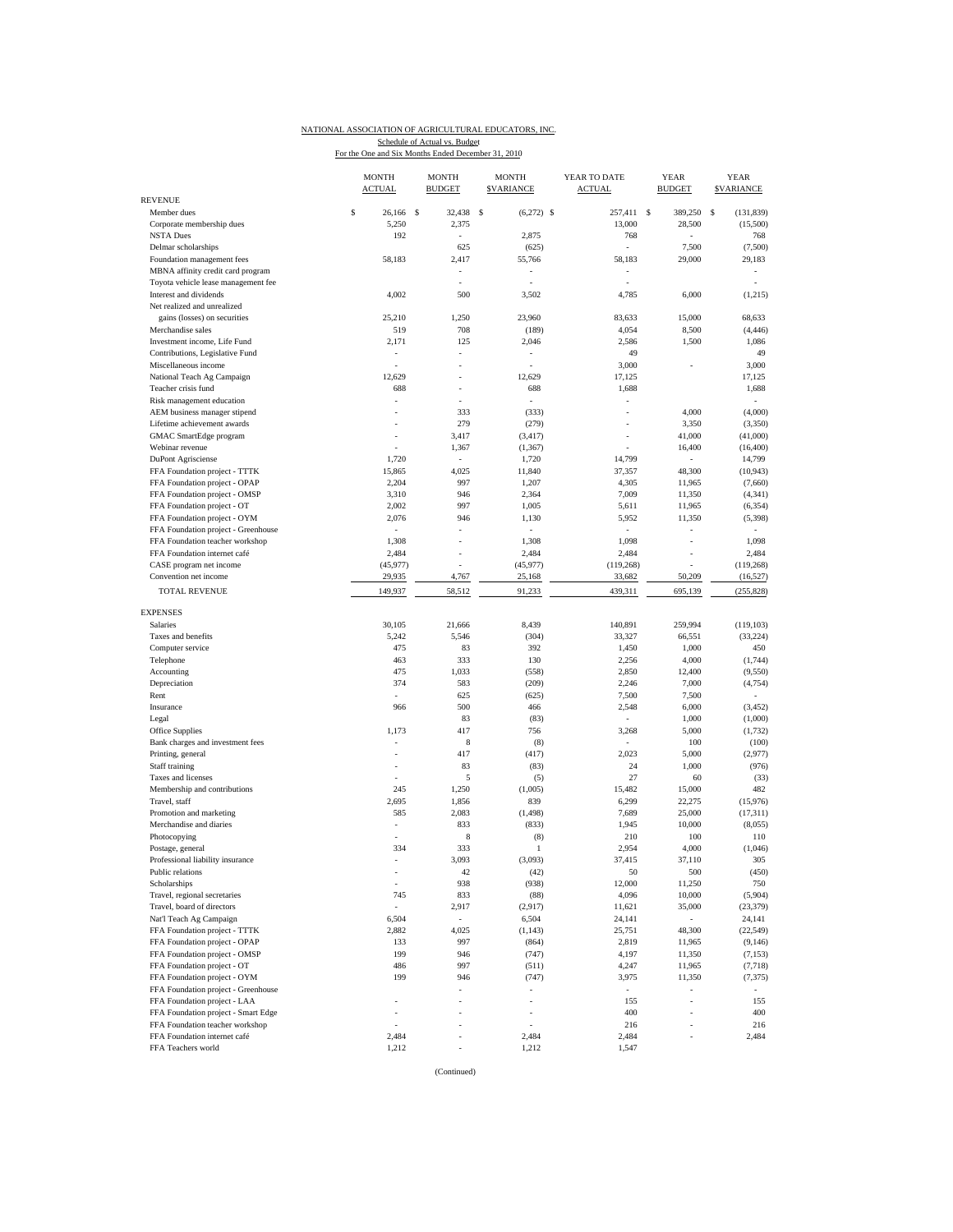# NATIONAL ASSOCIATION OF AGRICULTURAL EDUCATORS, INC.

Schedule of Actual vs. Budget<br>For the One and Six Months Ended December 31, 2010

|                                 | <b>MONTH</b><br><b>ACTUAL</b> | <b>MONTH</b><br><b>BUDGET</b> | <b>MONTH</b><br><b>SVARIANCE</b> | YEAR TO DATE<br><b>ACTUAL</b> | <b>YEAR</b><br><b>BUDGET</b> | <b>YEAR</b><br><b>\$VARIANCE</b> |
|---------------------------------|-------------------------------|-------------------------------|----------------------------------|-------------------------------|------------------------------|----------------------------------|
| Lifeteime acheivement           |                               | 279                           | (279)                            |                               | 3,350                        | (3,350)                          |
| DuPont Agriscience              | $\sim$                        | $\overline{\phantom{a}}$      | $\overline{\phantom{a}}$         | 13,077                        | ۰                            | 13,077                           |
| <b>GMAC</b> SmartEdge program   | $\overline{\phantom{a}}$      | 833                           | (833)                            | ۰                             | 10,000                       | (10,000)                         |
| NPS expense                     |                               | 667                           | (667)                            | ۰                             | 8,000                        | (8,000)                          |
| Webinar expense                 | 99                            | 292                           | (193)                            | 495                           | 3,500                        | (3,005)                          |
| Teacher crisis fund             | 500                           | ٠                             | 500                              | 500                           | 8,000                        | (7,500)                          |
| Communities of practice expense | $\overline{\phantom{a}}$      | ٠                             | $\overline{\phantom{a}}$         | 9,239                         | $\overline{\phantom{a}}$     | 9,239                            |
| Substitute teacher hire behinds | $\overline{\phantom{a}}$      | 333                           | (333)                            | ۰                             | 4,000                        | (4,000)                          |
| NSTA dues                       | 704                           | ٠                             | 704                              | 704                           | ٠                            | 704                              |
| Miscellaneous                   | $\overline{\phantom{a}}$      | ٠                             | $\overline{\phantom{a}}$         | ٠                             | $\overline{\phantom{a}}$     | ۰                                |
| <b>TOTAL EXPENSES</b>           | 59,279                        | 55,883                        | 3,396                            | 392,118                       | 678,620                      | (288, 049)                       |
| <b>NET INCOME (LOSS)</b>        | 90,658                        | 2,629                         | 87,837                           | 47,193<br>\$.                 | 16,519                       | 32,221                           |

SEE ACCOMPANYING ACCOUNTANT'S REPORT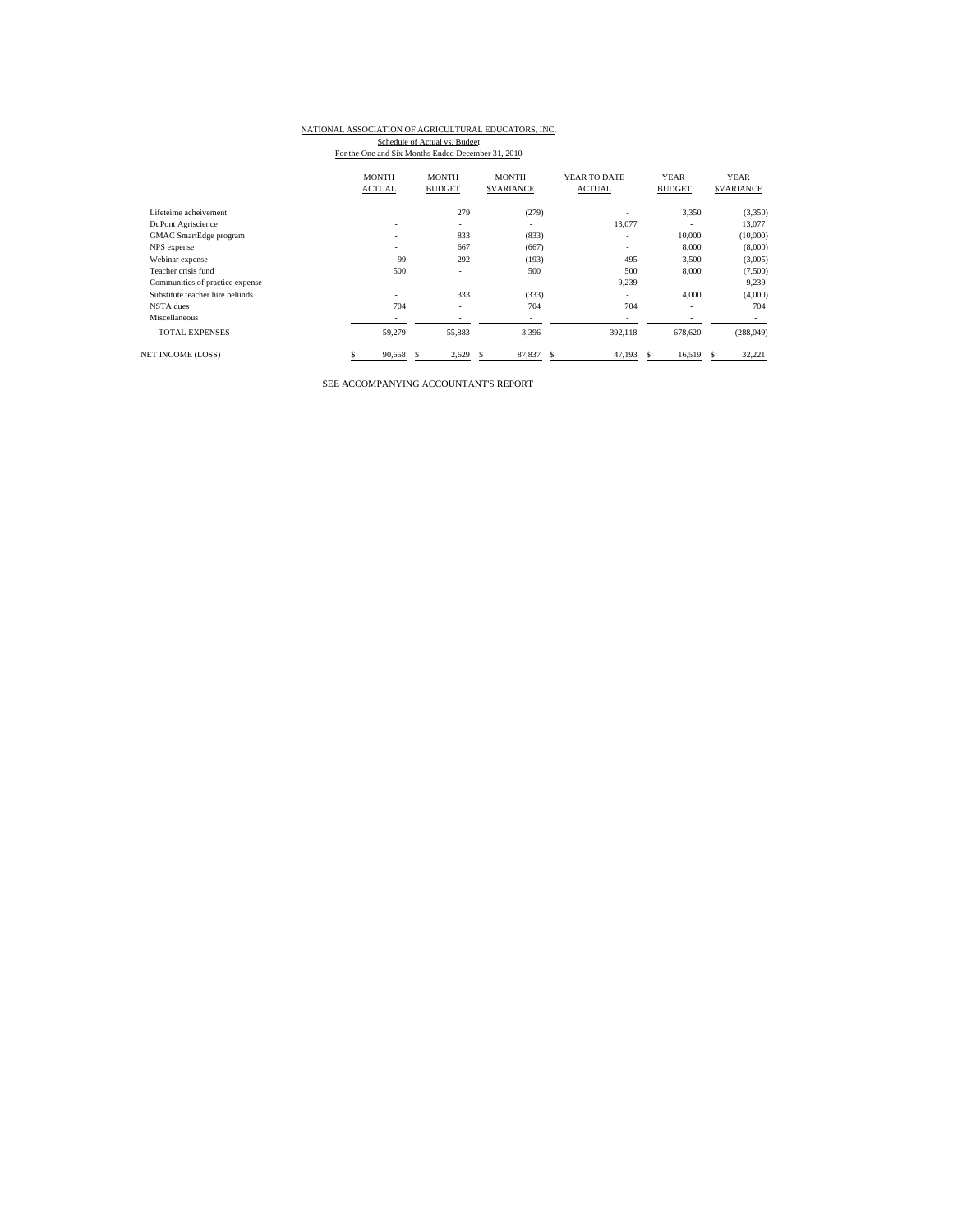### NATIONAL ASSOCIATION OF AGRICULTURAL EDUCATORS, INC. Schedule of Convention Revenue and Expenses

For the One and Six Months Ended December 31, 2010

|                                                                            | <b>MONTH</b>  |             | <b>MONTH</b>            |    | <b>MONTH</b>             | YEAR TO DATE             |              | <b>YEAR</b>   |              | <b>YEAR</b>              |
|----------------------------------------------------------------------------|---------------|-------------|-------------------------|----|--------------------------|--------------------------|--------------|---------------|--------------|--------------------------|
| <b>REVENUE</b>                                                             | <b>ACTUAL</b> |             | <b>BUDGET</b>           |    | <b>SVARIANCE</b>         | <b>ACTUAL</b>            |              | <b>BUDGET</b> |              | <b>\$VARIANCE</b>        |
| Convention, registration                                                   | \$<br>1,100   | $\mathbf S$ | 6,975                   | S  | $(5,875)$ \$             | 2,385                    | $\mathbf{s}$ | 83,699        | $\mathbf{s}$ | (81, 314)                |
| Convention, tickets/workshops                                              |               |             |                         |    |                          |                          |              |               |              |                          |
| Convention, trade show                                                     |               |             |                         |    |                          | 1,500                    |              |               |              | 1,500                    |
| Convention - Ideas Unlimited                                               |               |             |                         |    |                          |                          |              |               |              |                          |
| Convention - Teacher Mentor                                                |               |             |                         |    |                          | 5,000                    |              |               |              | 5,000                    |
| Convention scholarship fund                                                | 1,813         |             |                         |    | 1.813                    | 1,813                    |              | 2,000         |              | (187)                    |
|                                                                            |               |             |                         |    |                          |                          |              |               |              |                          |
| Convention, sponsorships - FFA Foundation<br>Convention, host state social | 27,410        |             | 2,083                   |    | 25,327                   | 27,410                   |              | 25,000        |              | 2,410                    |
|                                                                            | 9,000         |             | $\overline{a}$<br>2,079 |    | 6,921                    |                          |              |               |              | 2,250                    |
| Convention, sponsorships                                                   |               |             |                         |    |                          | 27,200                   |              | 24,950        |              |                          |
| <b>TOTAL REVENUE</b>                                                       | 39,323        |             | 11,137                  |    | 28,186                   | 65,308                   |              | 135,649       |              | (70, 341)                |
| <b>EXPENSES</b>                                                            |               |             |                         |    |                          |                          |              |               |              |                          |
| Convention, plaques and trophies                                           | 2,022         |             | 125                     |    | 1,897                    | 2,077                    |              | 1,500         |              | 577                      |
| Convention, printing                                                       | 394           |             | 167                     |    | 227                      | 394                      |              | 2,000         |              | (1,606)                  |
| Convention, miscellaneous                                                  | (75)          |             | 83                      |    | (158)                    | (75)                     |              | 1,000         |              | (1,075)                  |
| Convention, awards                                                         |               |             |                         |    | ÷,                       | 8,340                    |              | 9,000         |              | (660)                    |
| Convention, photography                                                    | 47            |             | L,                      |    | 47                       | 47                       |              | ä,            |              | 47                       |
| Conventions, meal functions                                                |               |             | 1,000                   |    | (1,000)                  |                          |              | 12,000        |              | (12,000)                 |
| Convention, promotion and marketing                                        |               |             | 83                      |    | (83)                     |                          |              | 1,000         |              | (1,000)                  |
| Convention, postage and shipping                                           | 179           |             | 167                     |    | 12                       | 3,218                    |              | 2,000         |              | 1,218                    |
| Convention, equipment rental                                               |               |             | 667                     |    | (667)                    | ä,                       |              | 8,000         |              | (8,000)                  |
| Convention, workshops                                                      |               |             |                         |    |                          |                          |              | ä,            |              |                          |
| Convention, host state social                                              |               |             |                         |    |                          |                          |              |               |              |                          |
| Convention, speakers                                                       |               |             |                         |    |                          |                          |              |               |              |                          |
| Convention, trade show expense                                             |               |             |                         |    |                          |                          |              |               |              |                          |
| Convention, tour expenses                                                  |               |             |                         |    |                          |                          |              |               |              |                          |
| Convention, committee expense                                              |               |             | 245                     |    | (245)                    | 285                      |              | 2,940         |              | (2,655)                  |
| Convention, sponsorships - FFA Foundation                                  |               |             | 2,083                   |    | (2,083)                  |                          |              | 25,000        |              | (25,000)                 |
| Convention, travel/board of directors                                      | 2,941         |             | 1,000                   |    | 1,941                    | 7,813                    |              | 12,000        |              | (4,187)                  |
| Convention, staff travel                                                   | 3,880         |             | 750                     |    | 3,130                    | 9,527                    |              | 9,000         |              | 527                      |
| Convention, other travel                                                   |               |             | $\frac{1}{2}$           |    | $\overline{\phantom{a}}$ | $\overline{\phantom{m}}$ |              |               |              | $\overline{\phantom{a}}$ |
| <b>TOTAL EXPENSES</b>                                                      | 9,388         |             | 6,370                   |    | 3,018                    | 31,626                   |              | 85,440        |              | (53, 814)                |
| <b>NET INCOME (LOSS)</b>                                                   | \$<br>29,935  | \$          | 4,767                   | \$ | 25,168                   | \$<br>33,682             | \$           | 50,209        | \$           | (16, 527)                |